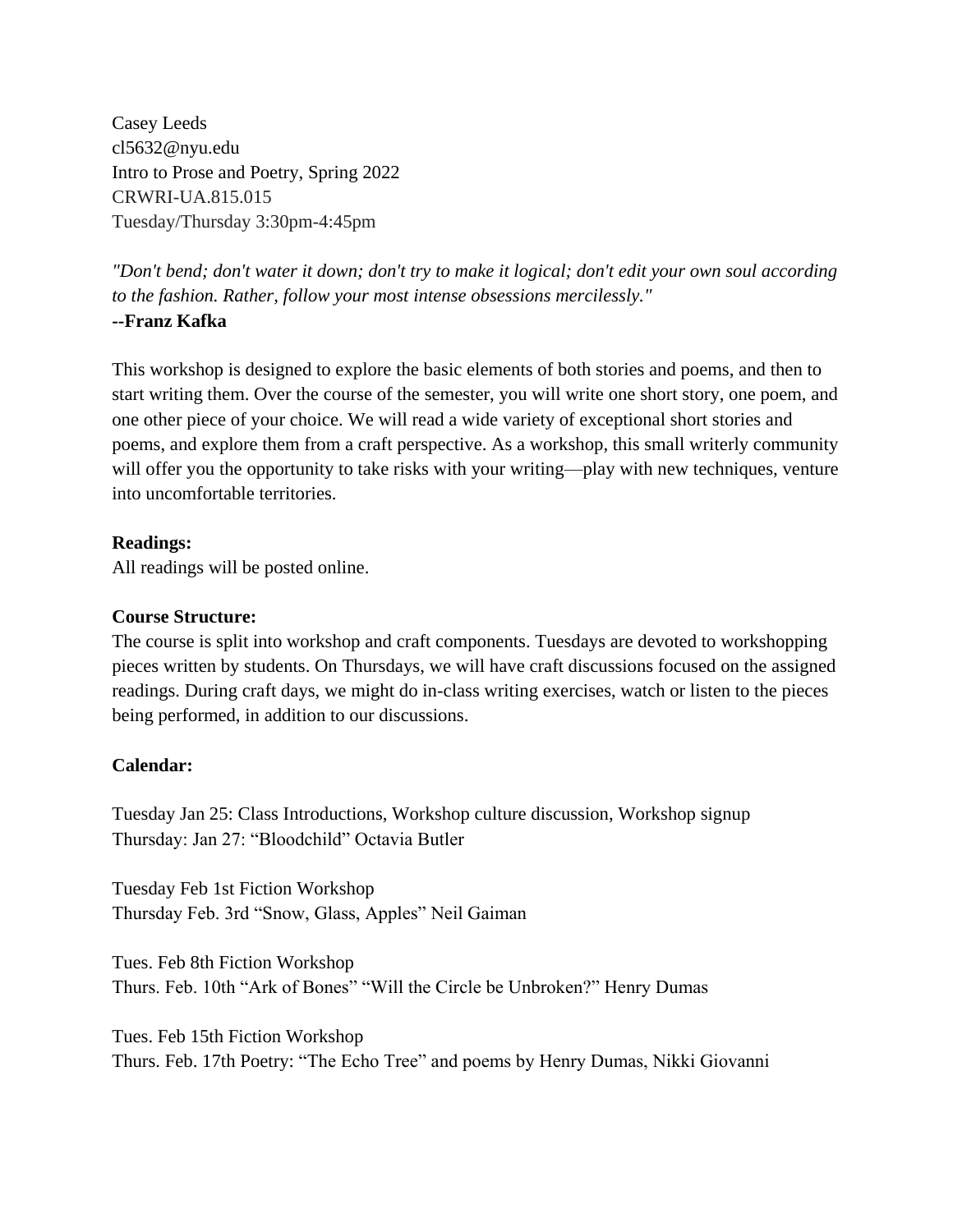Tues. Feb. 22 Poetry Workshop Thurs. Feb.24th "The Way the Dead Love" and poems by Bukowski, June Jordan, Anne Sexton

Tues. March 1st: Poetry Workshop Thurs. March 3rd "Cathedral" and poems by Raymond Carver, Elizabeth Bishop

Tues. March 8th Poetry Workshop Thurs. March 10th "The Husband Stitch" Carmen Maria Machado

Spring Break

Tues March 22nd: Fiction Workshop Thurs. March 24th: "Brownies" ZZ Packer

Tuesday, March 22<sup>nd</sup>: Fiction Workshop Thursday March 24<sup>th</sup>: Selections from *Infinite Jest*, David Foster Wallace

Tuesday March 29<sup>th</sup>: Fiction Workshop Thursday March 31<sup>st</sup>: "Sonny's Blues" and poems by James Baldwin

Tuesday April 5<sup>th</sup>: Poetry Workshop Thursday April 7<sup>th</sup>: Amiri Baraka, Melissa Lozada-Oliva, Allen Ginsburg

Tuesday April 12<sup>th</sup>: Choice Workshop Thursday April  $14<sup>th</sup>$ : "Woman Hollering Creek" and poems by Sandra Cisneros

Tuesday April 19<sup>th</sup>: Choice Workshop Thursday April 21<sup>st</sup>: "Escape From Spiderhead," George Saunders

Tuesday April 26<sup>th</sup>: Choice Workshop Thursday April 28<sup>th</sup>: fiction by Helen Oyeyemi, poems by Gloria Anzaldua, Adrienne Rich

Tuesday May 3<sup>rd</sup>: Choice Workshop Thursday May 5<sup>th</sup>: Joyce Carol Oates

## **Final Portfolios Due: May 10th**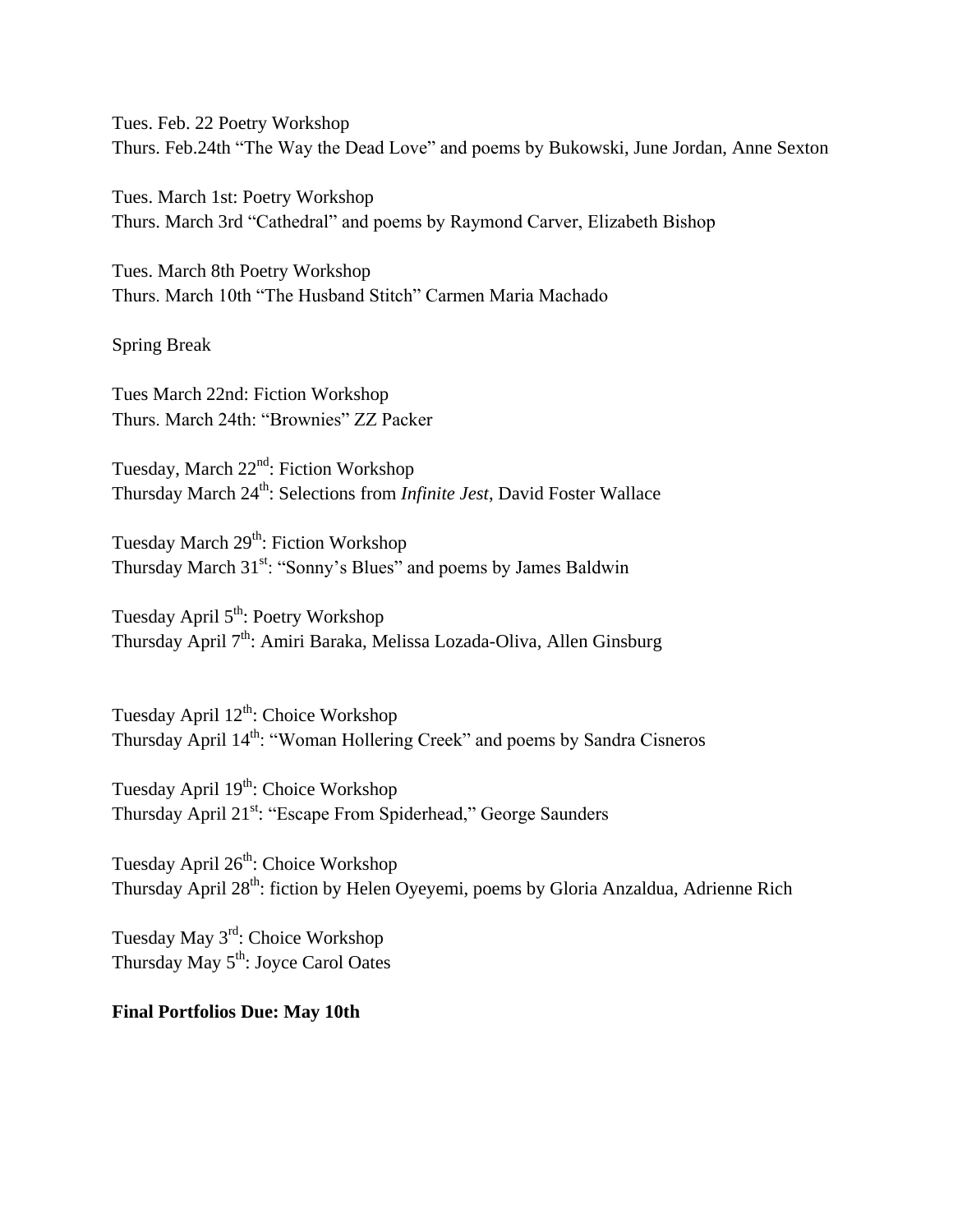**Office Hours:** You are expected to sign up for at least two office hour appointments throughout the semester. Office hours are by appointment only—please email me to set up an appointment. This is an excellent opportunity to get more personalized feedback, support, or to just check in and talk about whatever is on your mind.

# **Grading**:

**25% Workshop Submissions**: Over the semester you must submit for workshop: 1 short story  $(6+)$  pages), 1 to 3 poems (spanning  $2+$  pages) and at least one other work of your choice (which must not be a revision of a previously submitted work). Submissions are due five days before your scheduled workshop--this ensures that your classmates have time to read your work with care and to provide quality feedback. It is fine to submit unfinished work, experimental work, or a piece that you've been struggling with--the workshop environment is intended to be supportive.

**25% Workshop Responses and annotations**: email the students scheduled to be workshopped with thoughtful and constructive feedback by 8:00am before the scheduled workshop. Comments should be approximately 1-2 pages in length. Line by line annotations/edits should be made via track changes in Word or Google Docs and emailed to your workshop mate prior to the workshop. In your email, you must CC me both your comments and annotations. This part of the workshop is integral to your grade and benefit in the class.

**10% Reading Responses:** You will be required to write a short response to the assigned readings for Thursdays. They need only be a half page or so long. What I am looking for here are your general impressions of the piece, then insight as to *what* the piece is doing, and *how* it does that. These responses will prepare you for our discussions on Thursdays. You also have the option to write a brief story/poem that attempts to demonstrate a particular quality of the assigned work, in lieu of a critical response—you are welcome and encouraged to share these pieces with the class. You will eventually include all of these responses in your final portfolio at the end of the semester.

**20% Participation/Attendance:** Workshops rely upon participation. Your insights on other student's work, readings, and your engagement with writing exercises are all valuable and enrich not only your own abilities, but those of your fellow classmates as well. So please contribute to all class discussions and engage with any in-class activities. I understand that some of us are shyer than others, and I will be sensitive to that—I will be looking for a genuine effort to participate.

**20% Final Portfolio:** At the end of the semester, you will turn in all of the work you have done this semester, including two revisions. Include the reading responses you've written over the